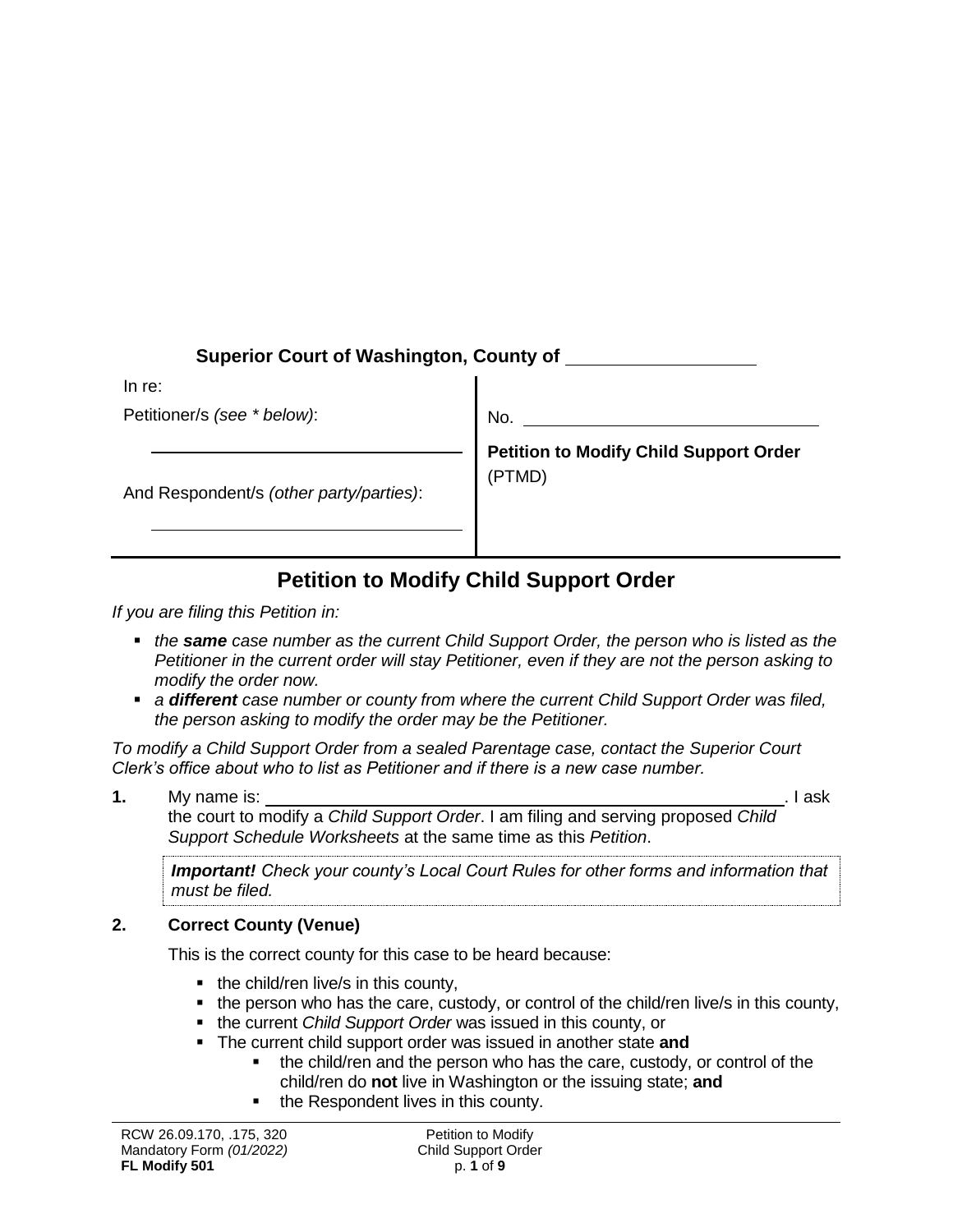| The child/ren live/s in (county): |                    | , (state): ________. |          |
|-----------------------------------|--------------------|----------------------|----------|
| The Petitioner <i>(name):</i>     |                    |                      | lives in |
| (county):                         | $(\text{state})$ : |                      |          |
| The Respondent (name):            |                    |                      | lives in |
| $(county)$ :                      | (state):           |                      |          |

# **3. Jurisdiction to Modify Order**

The court has authority to modify the current *Child Support Order* because it was issued by a *(check one):*

- [ ] **Washington** state court.
- [ ] **Different** state or jurisdiction, but has been registered in a Washington state court **and** *(check one):*

## [ ] **All parties live in Washington now.**

- All the parties to the current order (other than a state party) now live in this state; and
- The child/ren do/es not live in the state or jurisdiction where the order was issued.

## [ ] **No one left in issuing state.**

- The child/ren or parties to the current order (other than a state party) no longer live in the state or jurisdiction where the order was issued;
- The person asking to modify the order (Petitioner) lives outside of Washington; and
- Washington has personal jurisdiction over the Respondent because Respondent *(check all that apply):*
	- [ ] lives in this state now.
	- [ ] will be personally served in this state with a *Summons* and *Petition* for this case.
	- [] lived in this state with the child/ren.
	- [ ] lived in this state and paid for pregnancy costs or support for the child/ren.
	- [] did or said something that caused the child/ren to live in this state.
	- [ ] had sex in this state, which may have produced the child/ren.
	- [ ] signed an agreement to join this *Petition* or other document agreeing that the court can decide their rights in this case.
	- [ ] other *(specify):*

# [ ] **Parties have consented.**

- At least 1 child or party to the current order lives in Washington State now; and
- Each party to the current order (other than a State party) has filed a consent with the court that issued the current order agreeing that a Washington court may modify the order and take continuing, exclusive jurisdiction.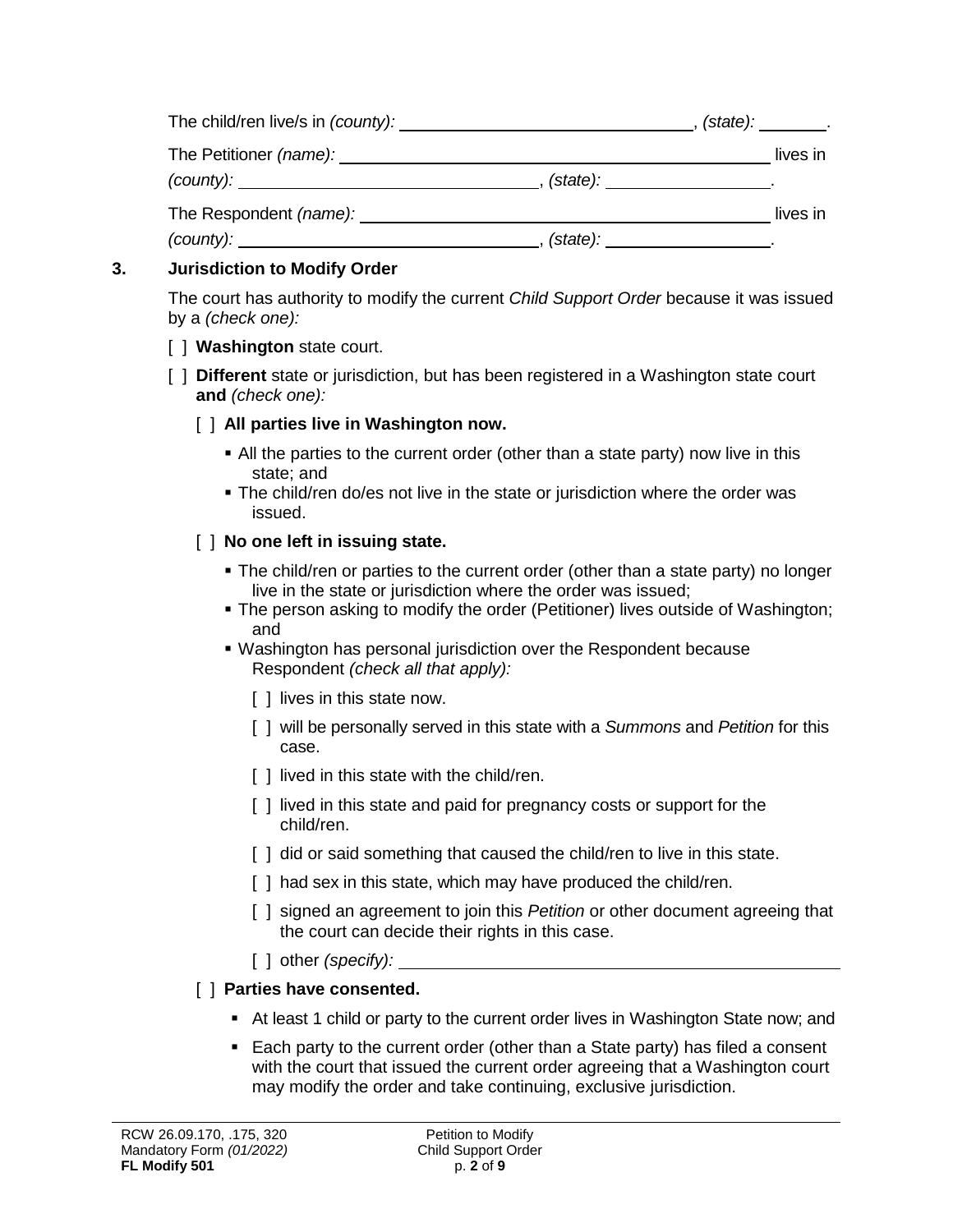- **4. Is the State filing this Petition?** *(Check one):*
	- [ ] **No.** This *Petition* is filed by a parent, non-parent custodian, guardian or person owing support.
	- [ ] **Yes.** The Washington State Department of Social and Health Services (DSHS) is filing this *Petition* because *(check all that apply):*
		- [ ] the child/ren receive/s public assistance.
		- [ ] the child/ren do/es not receive public assistance, but one of the parties asked DSHS to review the order and DSHS decided the order should be modified.
		- [ ] DSHS has received notice that the person owing support is currently in jail, prison, or a correctional facility for at least 6 months (or is serving a sentence of more than 6 months), and the order does not contain necessary abatement language.
		- [] another state or jurisdiction asked for this modification.

#### **5. Current Child Support Order**

The *Child Support Order* I want to modify was signed by the court on *(date):*

| in $(county)$ : | (state): |
|-----------------|----------|
|-----------------|----------|

That order says *(name):* must pay

*(amount):* \$ each month for *(child/ren's names):* 

*Important! Attach or file a certified copy of the current child support order that you want to change if it was issued in a different county or state.*

## **6. Should the court modify the monthly child support amount?**

[ ] **No.**

.

- [ ] **Yes.** I ask the court to order child support based on Washington State law. The monthly child support amount should be changed now because *(check all that apply):*
	- [ ] **Agreement**  The parties agree to the changes.
	- [ ] **1 year or more has passed** The current order was signed at least 1 year ago **and** *(check all that apply):*
		- [] the current order causes severe financial hardship for me or the child/ren.
		- [ ] I want to add a Periodic Adjustment provision according to RCW 26.09.100.
		- [ ] A child is still in high school and there is a need to extend support beyond the 18th birthday to complete high school.
	- [  $\vert$  **2** years or more have passed The current order was signed at least 2 full years (24 months) ago **and** *(check all that apply):*
		- [ ] the parents' income has changed.
		- [ ] the economic table or standards in RCW 26.19 have changed.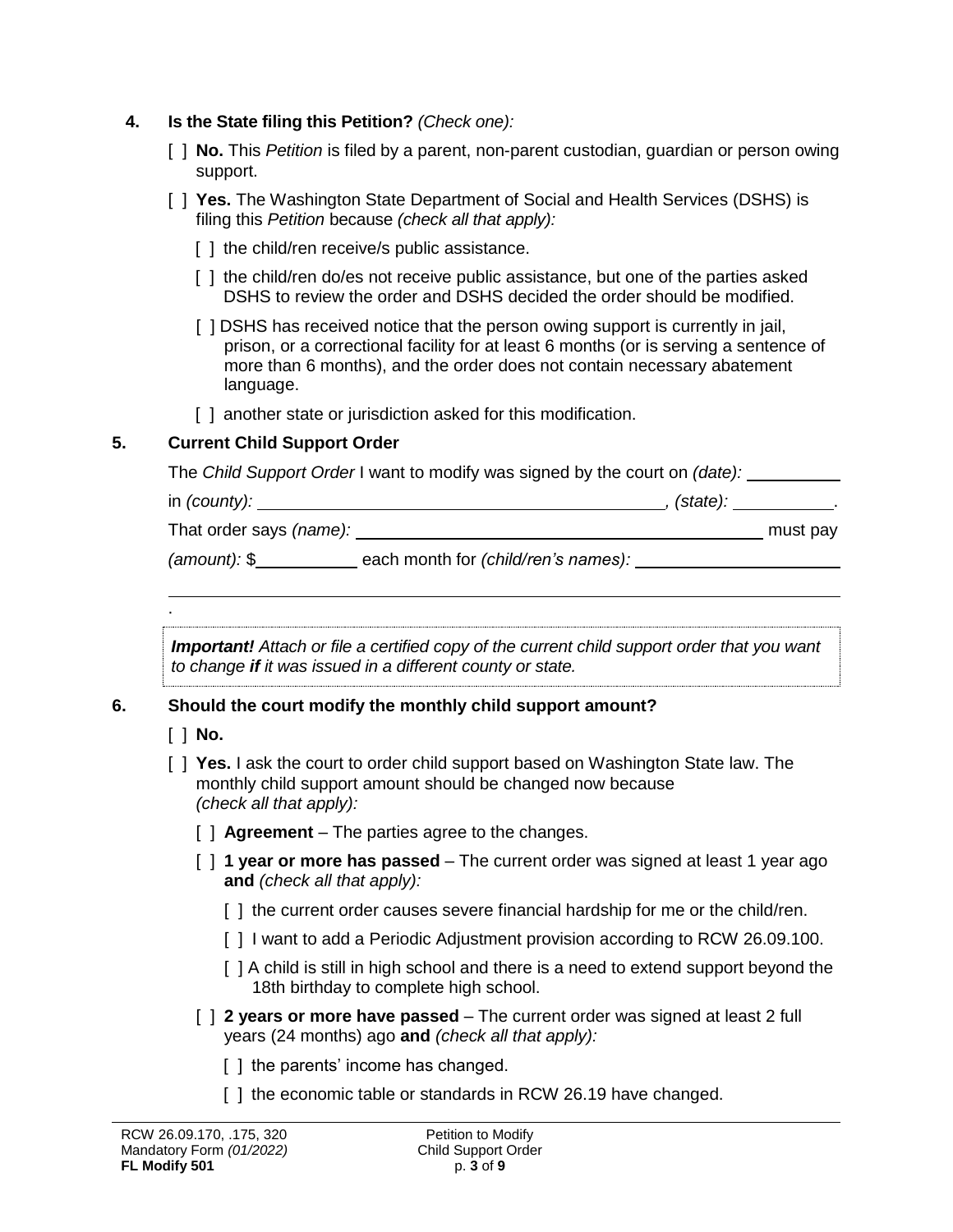*(Note – You may be able to use a Motion to Adjust Child Support Order (form FL Modify 521) instead of this Petition if 24 months have passed and the only reasons for your requests are that the parents' income has changed, or the economic table, or standards have changed.)*

- [ ] **Released from incarceration**  The person who owes support has been released from incarceration, and support has been temporarily reduced (abated) and then reinstated.
- [ ] **Default or past agreement** The current order was issued by default or agreement, without the court independently examining the evidence to decide a reasonable amount of support according to the law.
- [ ] **Change of circumstances** There has been a substantial change in circumstances since the current order was signed. *(Describe):*

#### **7. Should the court modify the order to add language allowing for temporary reduction due to incarceration? (Abatement)**

[ ] **No.**

[ ] **Yes.** The current order does not provide for a temporary reduction (abatement) based on incarceration. The person who owes support is in jail, prison, or a correctional facility for at least 6 months (or serving a sentence of more than 6 months).

## **8. Is a temporary reduction due to incarceration needed now? (Abatement)**

[ ] **No**.

[ ]**Yes.** *(Check one):*

- [ ] DCS can administer the temporary reduction due to incarceration (abatement).
- [ ] The court should temporarily reduce the total monthly child support amount to \$10 while the person who owes support is in jail, prison, or a correctional facility for at least 6 months (or serving a sentence of more than 6 months).

**Important!** The support will remain \$10 a month through the third month after the person who owes support is released. Beginning the fourth month after the person who owes support is released, support will be 50% of the original amount, or \$50 per child, whichever is more. One year after release, support will return to the full monthly child support amount (transfer payment) in the Child Support Order.

If this petition for modification is filed during the period of abatement, reinstatement of the support *amount at 50% does not automatically apply. Send a copy of this petition to the Division of Child Support.*

## **9. Should the court modify the end date for child support?**

## [ ] **No.**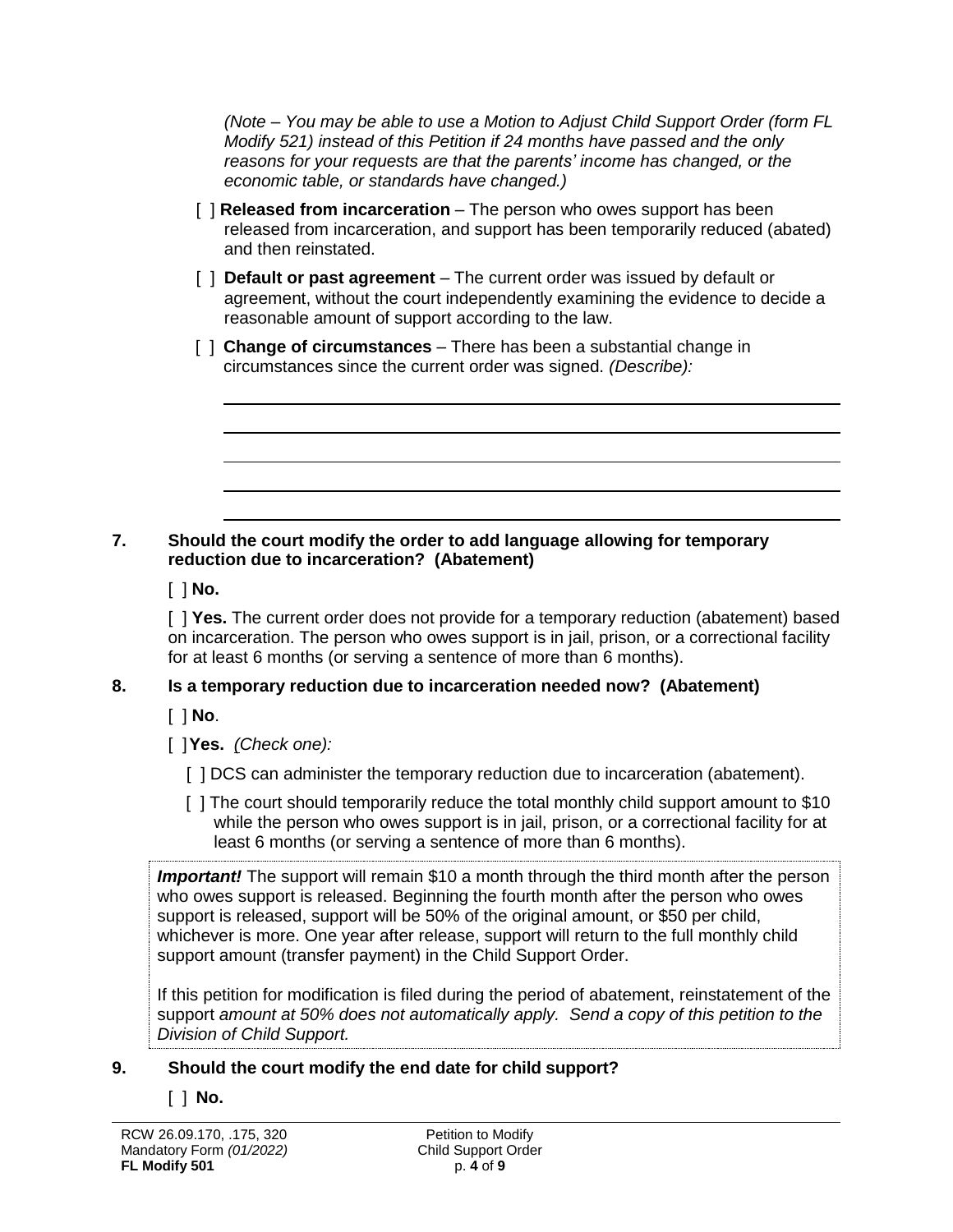- [ ] **Yes.** The end date should be modified because *(check all that apply):*
	- [ ] **Agreement**  The parties agree to the changes.
	- [ ] **Finish High School** The current order was signed at least one year ago. *(Child's name):* will still be in high school when they turn 18 and will need support until they finish high school. I ask the court to order child support for this child to continue past their 18<sup>th</sup> birthday until the child finishes high school.
	- [ ] **Dependent Adult Child** The current order says support must be paid for each child until the child turns 18 or is no longer enrolled in high school, whichever happens last. Support should continue past this time for *(child's name):* because this child will be unable to support themselves and will remain dependent past the age of 18. This child's situation has changed substantially since the current order was signed. *(Describe):*

Support for this child should continue until *(check one):*

- [] this child is able to support themselves and is no longer dependent on the parents.
- $[$  ] other:  $\_$
- [  $\vert$  **Default or Past Agreement** The current order was issued by default or agreement, without the court independently examining the evidence to decide a reasonable end date for support according to the law.

## **10. Should the court modify post-secondary educational support?**

- [ ] **No**.
- [ ] **Yes**. **Issue was reserved**  The current order allows a parent or non-parent custodian to ask the court for post-secondary support at a later date without showing a substantial change of circumstances. I ask the court to order the parents to pay post-secondary support, and to set a specific post-secondary support amount or percentage of expenses for *(Child/ren's names):* .

The named child/ren depend/s on the parents for the reasonable necessities of life and will be ready to start a college or vocational program around *(month/year):* 

[ ] **Yes**. **Support was granted; need to set an amount** – The current order says the parents must pay for the child/ren's post-secondary support, but did not set a payment amount or percentage. I ask the court to order a specific post-secondary support amount or percentage of expenses for *(child/ren's names):*

who will be ready to start a

college or vocational program around *(month/year):* .

- [ ] **Yes**. **Modify**  I ask the court to *(check all that apply):*
	- [ ] **Require** The current order says post-secondary support is not required. I ask the court to change the order so that post-secondary support is required for *(Child/ren's names):*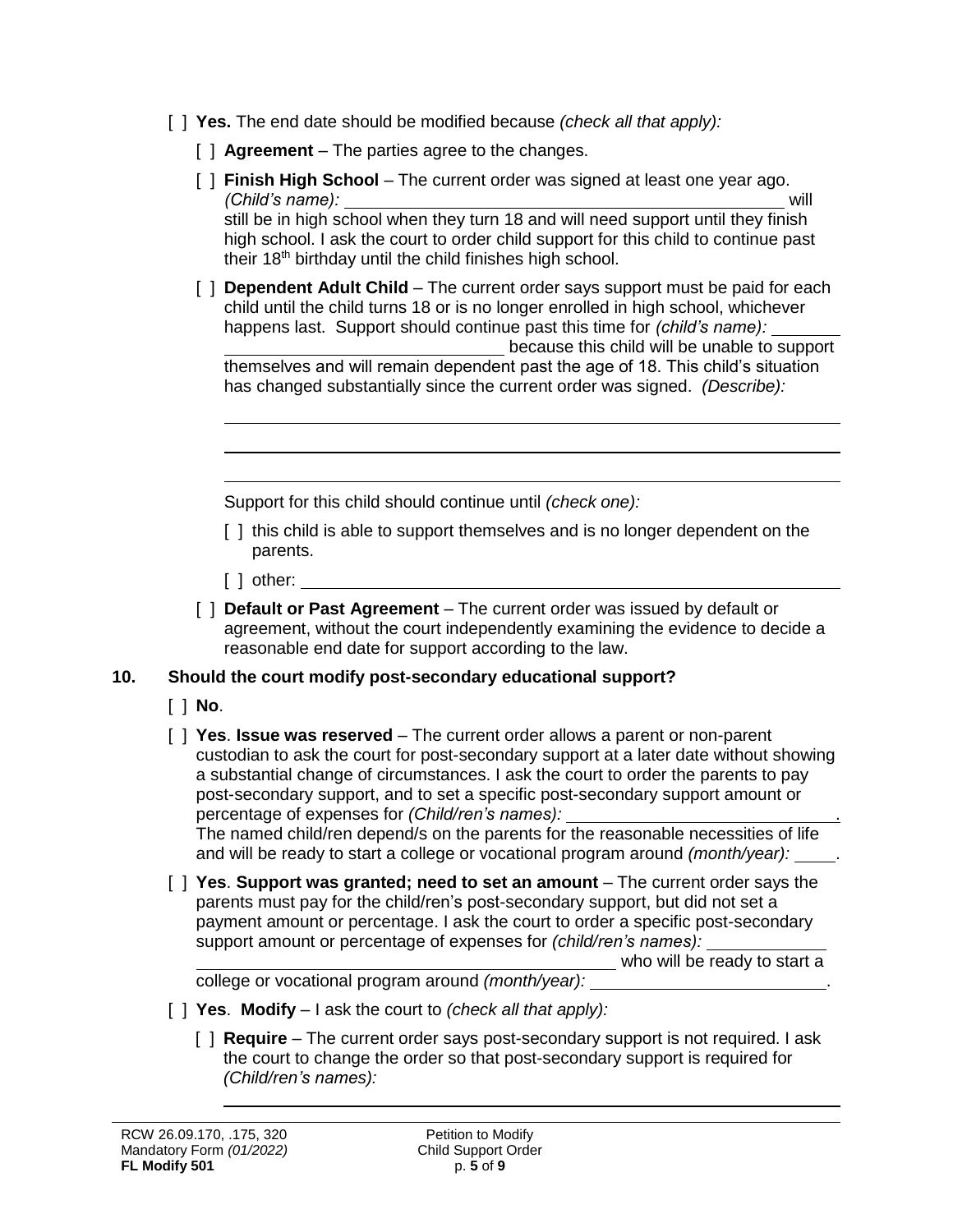. The named child/ren depend/s on the parents for the reasonable necessities of life and need support for college or vocational school.

- [  $\mid$  **Cancel** The current order says the parents must pay for the child/ren's postsecondary (college or vocational school) support. I ask the court to change the order so that post-secondary support is no longer required.
- [ ] **Change Amount**  The current order requires the parents to pay a specific amount or percentage of expenses for the child/ren's post-secondary (college or vocational school) support. I ask the court to change the amount or percentage.

**These changes should be made because** *(check all that apply):*

- [ ] **Agreement**  The parties agree to the changes.
- [ ] **Default or Past Agreement** The current order was issued by default or agreement, without the court independently examining the evidence to decide these issues.
- [ ] **Change of Circumstances** There has been a substantial change in circumstances since the current order was signed. *(Describe):*

# **11. Should the court modify payment for children's expenses or tax issues?**

- [ ] **No**.
- [ ] **Yes**. I ask the court to order or change *(check all that apply):*
	- [ ] daycare expenses.
	- [ ] educational expenses.
	- [] long-distance transportation expenses.
	- [ ] other expenses.
	- [ ] tax issues. Order that parties have the right to claim the child/ren as their dependent/s for purposes of personal tax exemptions and associated tax credits on their tax forms in this way *(specify):*

*Important! Although personal tax exemptions are currently suspended under federal law through tax year 2025, other tax benefits may flow from claiming a child as dependent.* 

**These changes should be made because** *(check all that apply):*

- [ ] **Agreement**  The parties agree to the changes.
- [  $\vert$  2 **years or more have passed** It has been at least 2 full years (24 months) since the order was signed and these requests are based only on changes in the parents' income or the economic table or standards in RCW 26.19.

*(Note – You may be able to use a Motion to Adjust Child Support Order (form FL Modify 521) instead of this Petition if 24 months have passed and the only*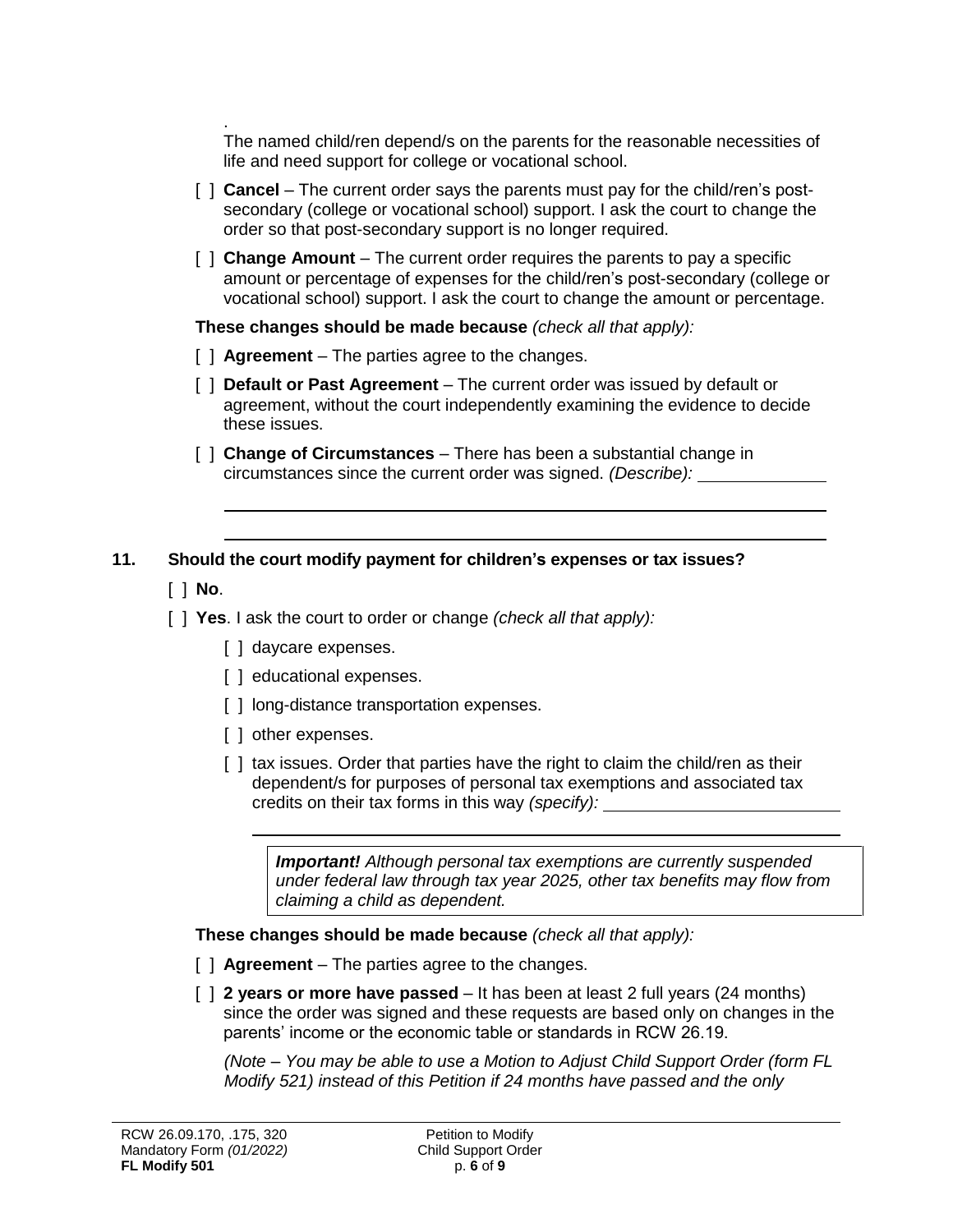*reasons for your requests are that the parents' income has changed, or the economic table or standards have changed.)*

- [ ] **Default or Past Agreement** The current order was issued by default or agreement, without the court independently examining the evidence to decide these issues.
- [ ] **Change of Circumstances** There has been a substantial change in circumstances since the current order was signed. *(Describe):*

#### **12. Should the court modify health insurance orders?**

- [ ] **No**.
- [ ] **Yes**. I ask the court to change the health insurance orders as follows:
	- [ ] Order one or both parents to provide or pay for health insurance coverage for the child/ren if it is available through an employer or union for less than 25% of their basic support obligation *(Worksheets, line 19)*, and order each parent to pay their share of the child/ren's healthcare costs that are not covered by insurance.
	- [ ] Other *(specify):*

**These changes should be made because** *(check all that apply):*

- [ ] **Agreement**  The parties agree to the changes.
- [  $\mid$  **2 years or more have passed** It has been at least 2 full years (24 months) since the order was signed and these requests are based only on changes in the parents' income or the economic table or standards in RCW 26.19.

*Note – You may be able to use a Motion to Adjust Child Support Order (form FL Modify 521) instead of this Petition if 24 months have passed and the only reasons for your requests are that the parents' income has changed, or the economic table or standards have changed.*

- [ ] **Default or Past Agreement** The current order was issued by default or agreement, without the court independently examining the evidence to decide these issues.
- [ ] **Change of Circumstances** There has been a substantial change in circumstances since the current order was signed. *(Describe):*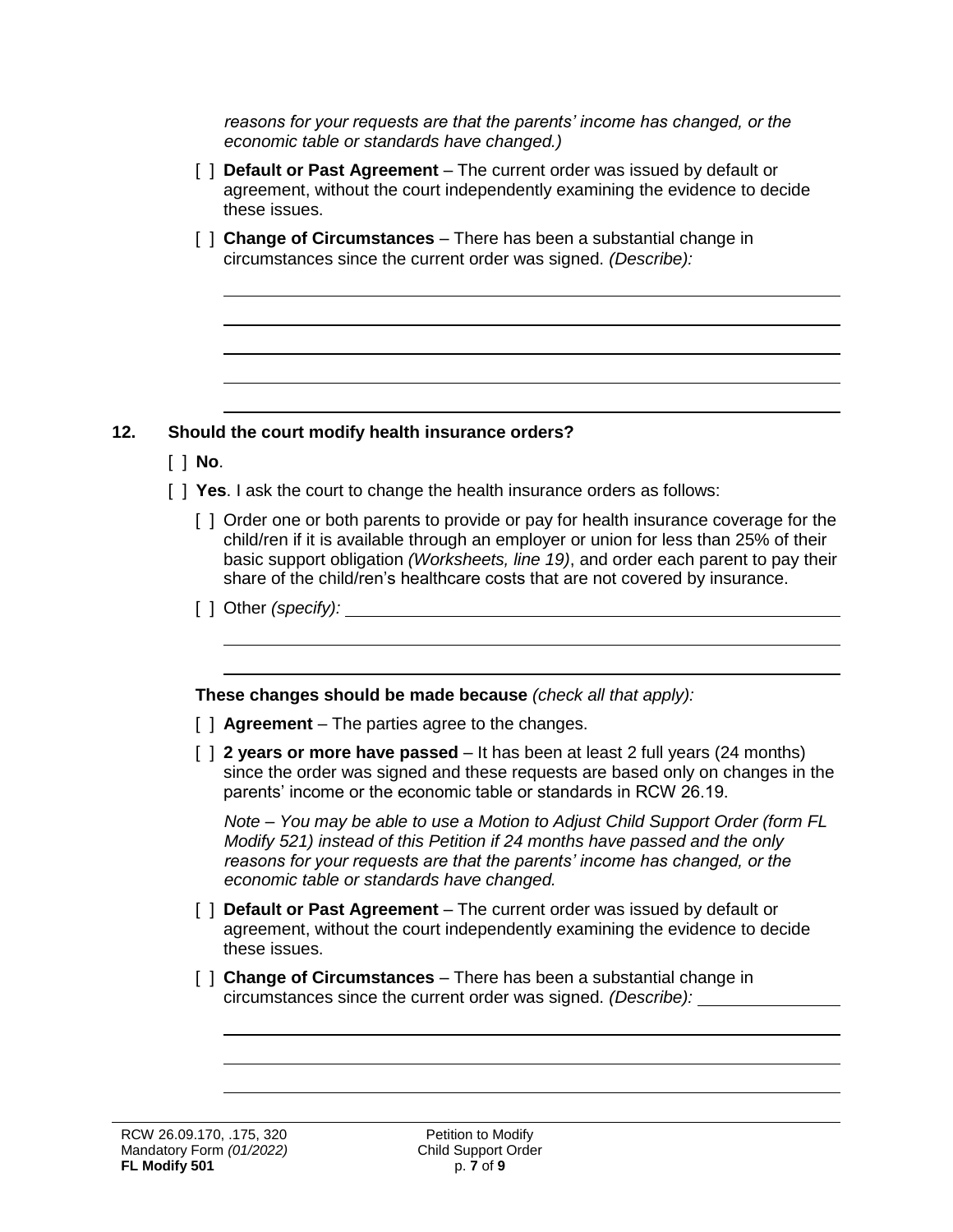#### 13. **When do you want the new order to start?**

I want the new *Child Support Order* to take effect *(check one)*:

- [ ] on the day this *Petition* is filed.
- [ ] on the day on which the person who owes support was confined in a jail, prison, or correctional facility for at least 6 months, or began serving a sentence of more than 6 months. (Abatement only.)
- [ ] other *(specify)*:

If the changes to the *Child Support Order* cause an overpayment or an underpayment of support or other expenses, I ask the court to order payment or give credit for those amounts.

*Exception! No refund is allowed for a temporary reduction in support due to incarceration (abatement) before the Division of Child Support is notified of the incarceration.* 

#### **14. Other Requests**

- [ ] Does not apply.
- [] I ask the court to order payment of lawyer fees and court costs.
- [ ] Other *(specify):*

#### **Person filing this Petition fills out below:**

I declare under penalty of perjury under the laws of the State of Washington that the facts I have provided on this form are true.

Signed at *(city and state):* Date:

**Person filing this Petition signs here** *Print name* 

**Lawyer (if any) fills out below:**

*Lawyer signs here Print name and WSBA No. Date*

*Warning!* Documents filed with the court are available for anyone to see unless they are sealed. Financial, medical, and confidential reports, as described in General Rule 22, **must** be sealed so they can only be seen by the court, the other parties, and the lawyers in your case. Seal those documents by filing them separately, using a *Sealed* cover sheet (form FL All Family 011, 012, or 013). You may ask for an order to seal other documents.

#### [ ] **The other parent, guardian, or non-parent custodian fills out below if they agree to join this Petition** *(copy this section as needed for other parties):*

I, *(name):* , agree to join this *Petition*. I understand that if I fill out and sign below, the court may approve the requests listed in this *Petition* unless I file and serve a *Response* before the court signs final orders. *(Check one):* 

[] I do not need to be notified about the court's hearings or decisions in this case.